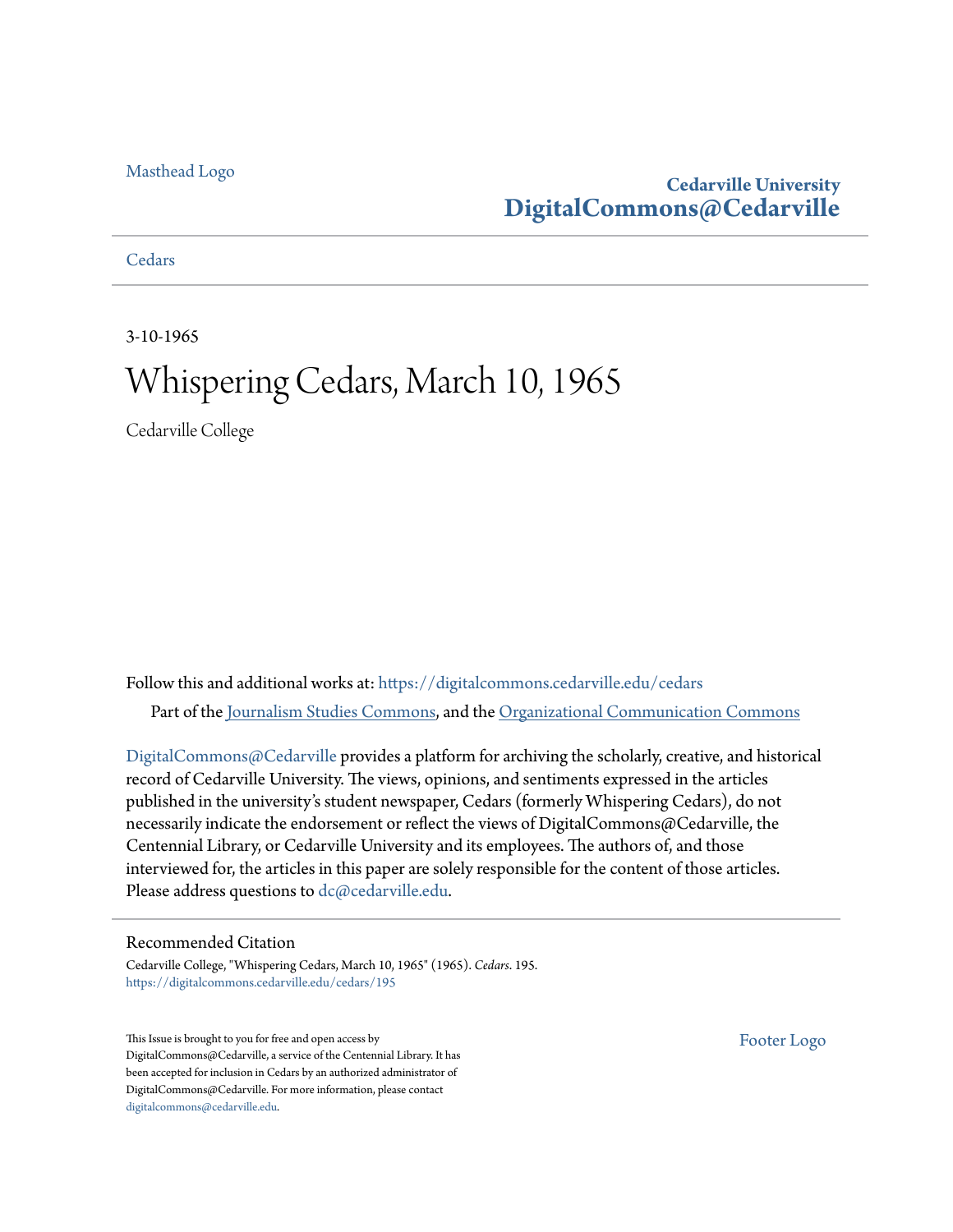# A Student Publication of Cedarville College WHICPHRING ITIDAR

Vol. XI March 10, 1965 No. 9

## RESERVED FOR CONFERENCE

March 31 through April 4 has been reseryed for the missionary conference which is sponsored by the Fellowship for World Missions in conjunction with the Maranatha Baptist Church in Springfield, and Emmanuel and Calvary Paptist Churches in Dayton. The script for the conference song was written by Gary Fransted, and the music was arranged by Shirley Byrd.

Previews of the guest missionary speakers are as follows:

- Stanley Brittain who has been stationed in Liberia, West Africa, under Baptist Mid-Missions, is the business manager of the mission and does evangelistic work in Monrovia, the capital city.
- Bernard Bancroft, administrative secretary of Associated Missions, <sup>a</sup> missionary arm of the International Council of World Missions which works closely with ABWE, has served several years in the Philippines. He was <sup>a</sup>pioneer in the missionary outreach in that country.
- Jaymes Morgan, under ABWE, has bem in the "roof top" ministry in Hong Kong working with refugees who have escaped from Communist China.

SOCIAL WORKERS STAND IN FRONT RANKS OF ATTACK ON SOCIAL PROBLEMS

"Throughout the country social workers today are in the forefront positions in their communities to prevent the causes-as well as to deal with the products-of such major problems as poverty, delinquency, needs of the aging, mental illness and mental retardation, family breakup, and racial prejudice," according to Konrad Reisner, chairman of the Miami Valley Chapter of the National Association of Social Workers.

The month of March is being used by social workers here and throughout the country to stimulate public awareness of the role of social work, as represented by both public and voluntary agencies, in helping individuals, families and communities to understand the social problems confronting them and in developing and strengthening efforts to meet them.

"While governments and communities are mounting new programs to combat social ills and look for professional social workers to man them, the supply of qualified social work personnel continues far below the demand, " Mr. Reisner declared. He emphasized that there  $are 10,000$  currents o cial work positions unfilled in the United States, that 15,000 social workers must be recruited annually just to maintain exist-

(continued on·page 4)

(continued on page 3) ·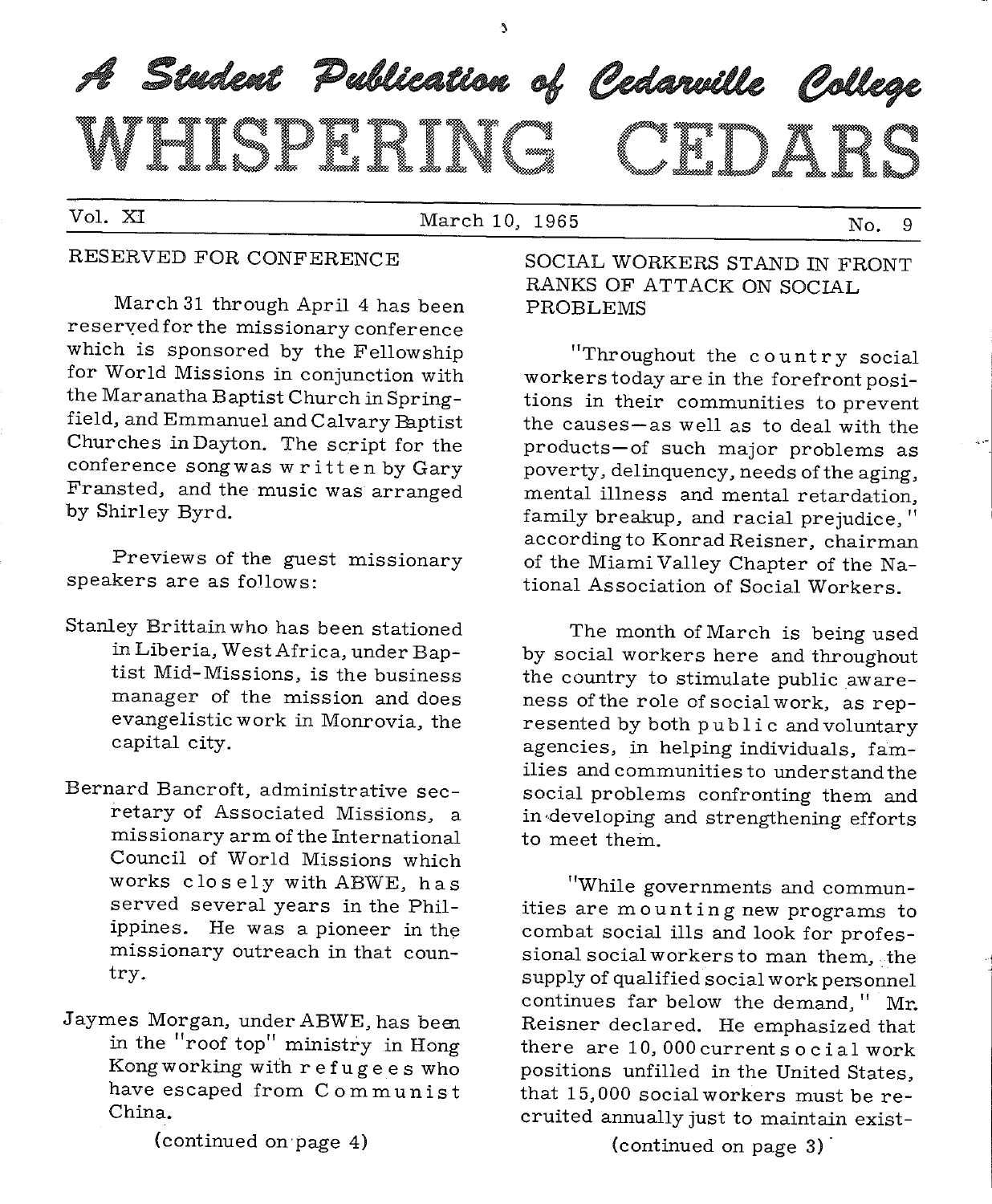### EDITORIAL

The excited students applauded their team as it appeared on the court to warm up. Cheers were in order as the game began; bells and horns added to the effect. "What spirit!" an observer commented.

Having come a good way through another basketball season, school spirit has been discussed and commented on considerably of late. There is perhaps no better obverse example of school spirit than a basketball game. Yet, is this all there is to school spirit? Is this true school. spirit?

School spirit in its purest sense is a deep rooted attitude which affects the way a person reacts to the various situations in which he finds himselfwhileat college.

To graduate from Cedarville College, every student is required to take Old Testament Survey. Most students reacted favorably to a Saturday morning class; they realized it needed to be done and have never complained. One student, however, rebelled by attempting to start a fire in the Student Center one Saturday just before class.

Many desk tops in our classrooms bear a "written record" of our school spirit and respect for college property. The gum chewed so ardently during Theology Survey is found on the bottom of a chair or in the dirt under a plant on our cafeteria tables. When leaving the Snack Shop, some drop papers as inconspicuously as possible to the floor or on the ground outside. We are showing our school spirit by the way in which

we react to these and many other situations.

True school spirit, then, is deeper than a basketball game. It envelops <sup>a</sup> proper attitude toward administration and faculty, and a respect for school property and fellow students.

> "Be Careful for Nothing" (Henry F. Lyte)

My Spirit on thy care Blest Saviour I recline; Thou wilt not leave me to despair, For thou art love divine.

In Thee I place my trust, On thee I calmly rest; <sup>I</sup>know Thee good, I know Thee just

And count Thy joys the best.

What'er events betide

Thy will they all perform, Safe in thy breast my head I hide, Nor fear the coming storm.

Let good or ill befall, It must be good for me; Secure of having Thee in all Of having all in Thee.

## STAFF

| Editor Charles Truxton        |
|-------------------------------|
| Reporter-in-chief. Jody Ronk  |
| Copy Reader. Dorothy Olsen    |
| Arts Editor Louise Stutesman  |
| Sports Editor James Stockwell |
| Devotional Editor Paul Zemek  |
| World Affairs Richard Pettitt |
| Typist Dawne Evans            |
| Circulation-Advertising       |
| Tim Timmons                   |
| Adviser E. L. Greenwood       |

2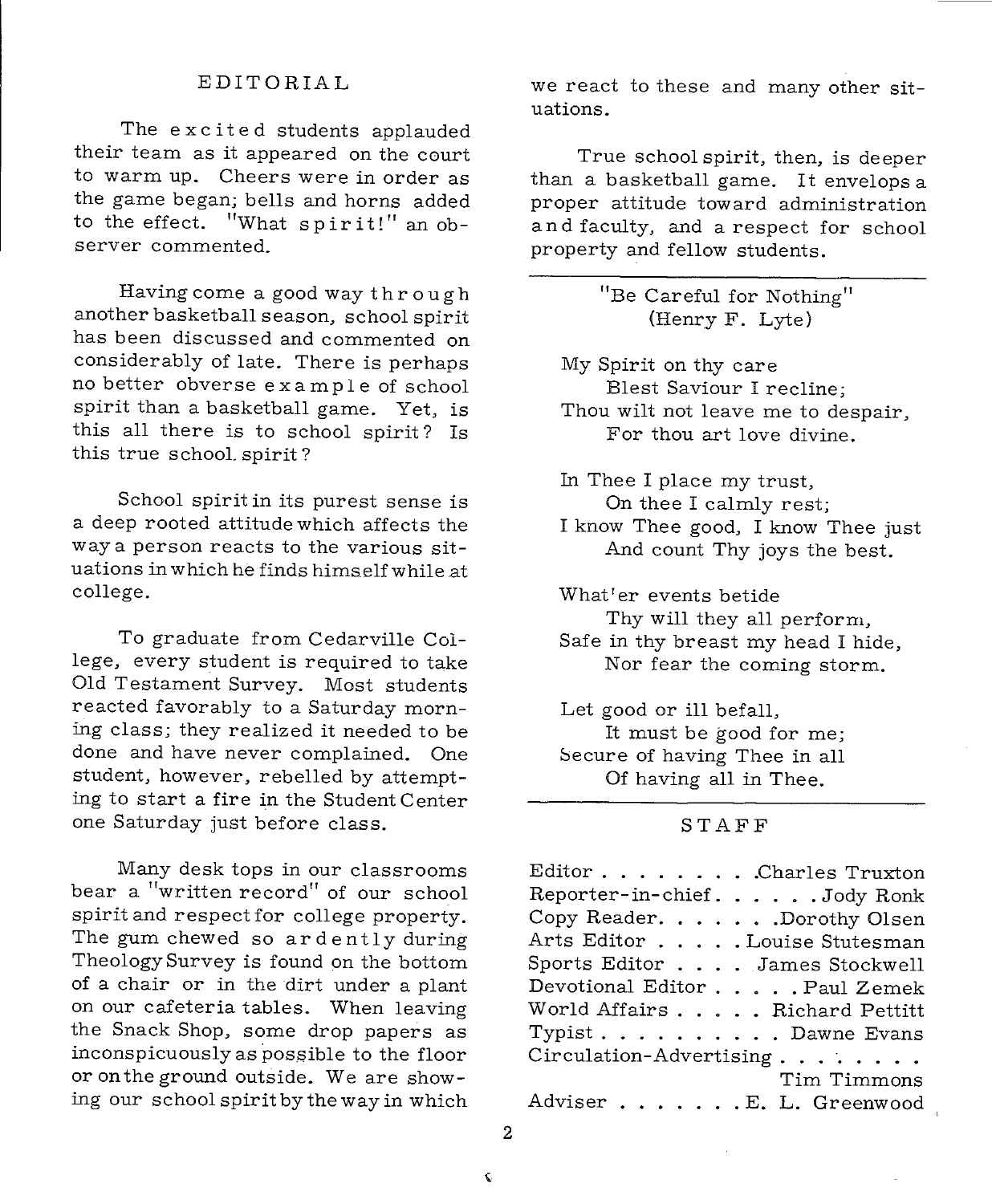### SENIOR CITIZEN

Christian fellowship is the most enjoyable aspect of 1 if e at Cedarville in the opinion of Helen Joanne Hamilton. Jo, better known as "Hammy" to some, transferred from Grace College as <sup>a</sup> second semester freshman three and one-half years ago. Despite the sometimes annoying problems accompanying the Central State program, she is happy to be a part of Cedarville College.



An elementary education major was Jo's choice for a course of study. Perhaps the most important factor in this decision was that she "likes kids." Certainly her friends say that Jo's "even-tempered, understanding personality" will be a great asset to her as a teacher.

Jo has put her persuasive power to work by convincing her younger sister, now attending Southern Illinois, to apply to Cedarville for next fall. Joanne's home is Alton, Illinois, where her father is pastor of the Brown Street Baptist church.

Joanne has kept herself busy during her college career. Asidefrom her class work at two schools, this year she announces on WCDR, participates in Gamma Chi, and plays the organ at <sup>a</sup>Presbyterian church on Sunday mornings. Summer is also an active time for Jo. Somehow she takes time from relaxing to attend classes at Southern Illinois and work in the personnel office there.

It might be surprising to learn that the int ere st in Jo's life most nearly qualifying as a hobby is cars. In fact, she "wouldn't mind owning a powderblue GTO, " a friend intimated.

After graduation in May, Jo hopes to teach either second or third grade in her home town, Alton.

SOCIAL (continued from page 1)

ing services and that new Federal-State programs, such as that for establishment of community-wide mental health centers throughout the country, will require 50, 000 additional social work recruits within the next decade.

Mr. Reisner said that numerous scholarships and fellowships are available for graduate study at the more than 65 accredited schools of social work in the United States and Canada.

Information is available directly from the schools or from the .National Association of Social Workers, Box 67, Dayton, Ohio 45401.

Dean Mcintosh says: "The names of students which appear on the academic dean's list are seldom found on the dean's discipline list. "

À